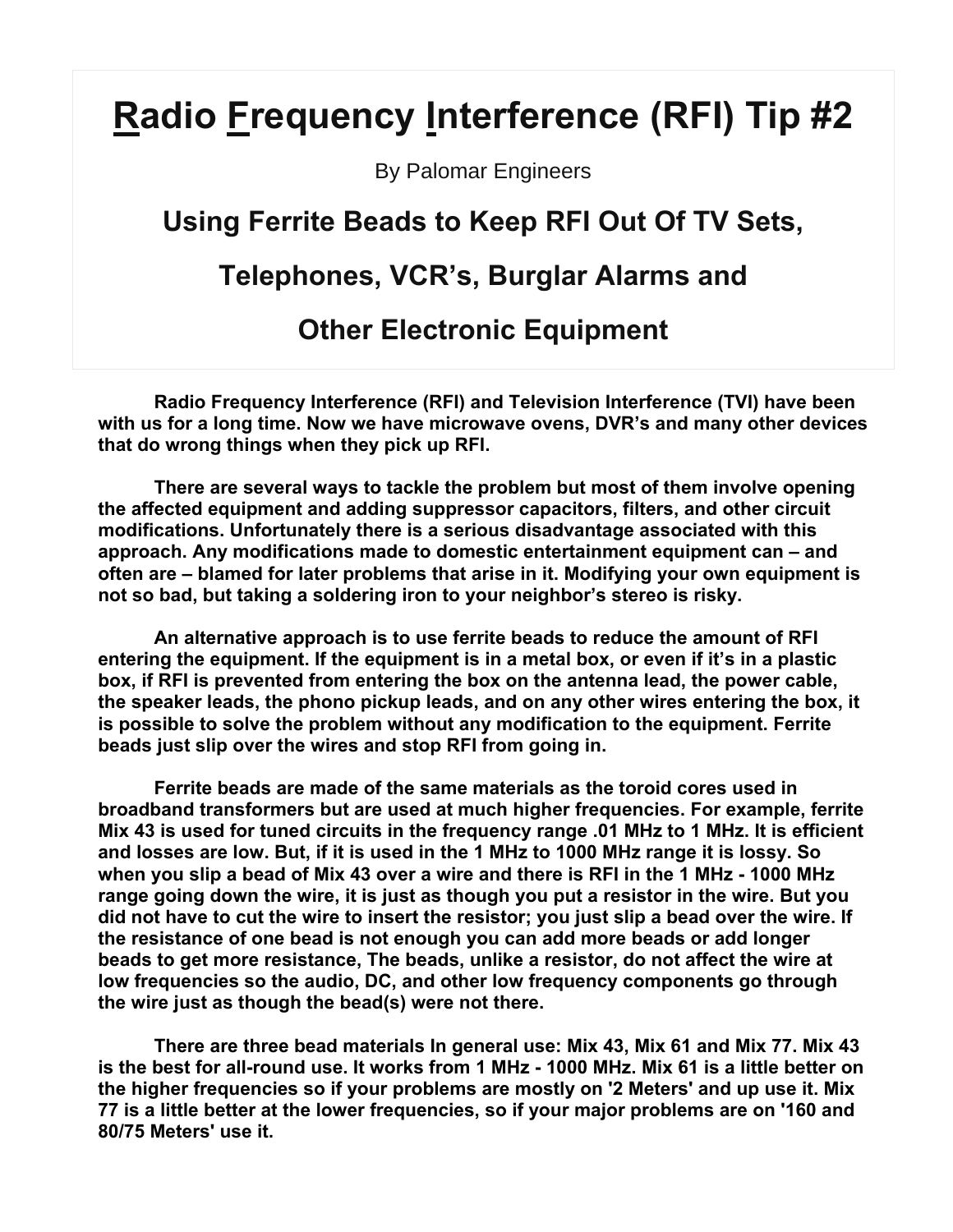*It is important to remember that the frequencies mentioned are those of the interfering signals to be eliminated;* **not the operating frequencies of the equipment being protected. For example: To protect a telephone operating at voice frequencies of .002 MHz we use type 43 or 77 beads to keep 14 MHz RF out.** 

 **So when you buy beads you must specify both the physical size (FB-3, FB-8, etc.) and the material (Mix 43, Mix 77, etc.) depending on the frequency of the RFI interference. FB-1, FB-3, and FB-7 have .05″ holes that will slip over bare #18 gauge wire. FB-8 has a .09″ hole and will slip over the insulation of the #22 wire, FB-24 and FB-63 have .2″ holes to go over larger wire or cable. FB-56 has a 1/4″ hole to clear RG-58 / RG-59 / RG-8X. FB-102 has a 1/2″ hole to clear RG-8 / RG-11.** 

#### **Cables.**

 **So far we have talked about slipping beads over individual wires. But, in many cases, we are going to find two wire speaker cables, two wire or three wire power cables, twinlead antenna cable, and multi-wire control cables. Cable wires are close together and act just like a single wire as far as RF pickup is concerned. So the whole cable can go through the bead and this will suppress RF transmission through all the cable· wires. This is a lot easier than putting beads on each wire.** 

#### **Twinlead is a special case.**

 **If you put a bead on each wire you'll kill the TV signal. But if the whole twinlead goes through a single bead, the TV signal goes on through but the RFI interference is suppressed by the bead. This is because the twinlead is a transmission line to the TV signal but looks like a single wire to the RFI interference.** 

#### **This brings us to coaxial cable.**

 **The signal going through the coax is confined to the inside of the coax shield. But the outside of the shield acts just like any wire; it can pick up RFI and that RFI can be carried to the TV or monitor. Shield beads placed over the cable will suppress this interference.** 

#### **Toroids.**

 **When we start talking about slipping beads over coaxial cable and multi-wire cable we see that we may need beads with pretty big holes. Also, if the cable has a molded plug on the end (like some power cords, for example) the plug has to go through the hole and we may need a very big hole indeed. Fortunately a variety of ferrite toroid cores are available with holes as big as 1.4″ diameter. They are not available in all the same materials as beads but in similar ones. As a guide when specifying toroids for RFI suppression: Mix 43 is the best for all-round use. It works from 1 MHz to 1000 MHz. Mix 77 is a little better at the lower frequencies, so if your major problems are 80 and 160 meters use it. Mix 61 is a little better on the higher frequencies so if your problems are mostly on two meters and up use it** 

 **Alter you put that big plug through the toroid hole you'll find that the toroid fits the cable very loosely. Don't worry. It will still work fine. If there is room to do it loop the cable around and run it through the toroid again. Do this as many times as you can. Each turn is just like adding another toroid. And, using the big Mix 61 cores, you add an inductive choke where two turns is four times as good as one turn, three turns is nine times as good. etc.**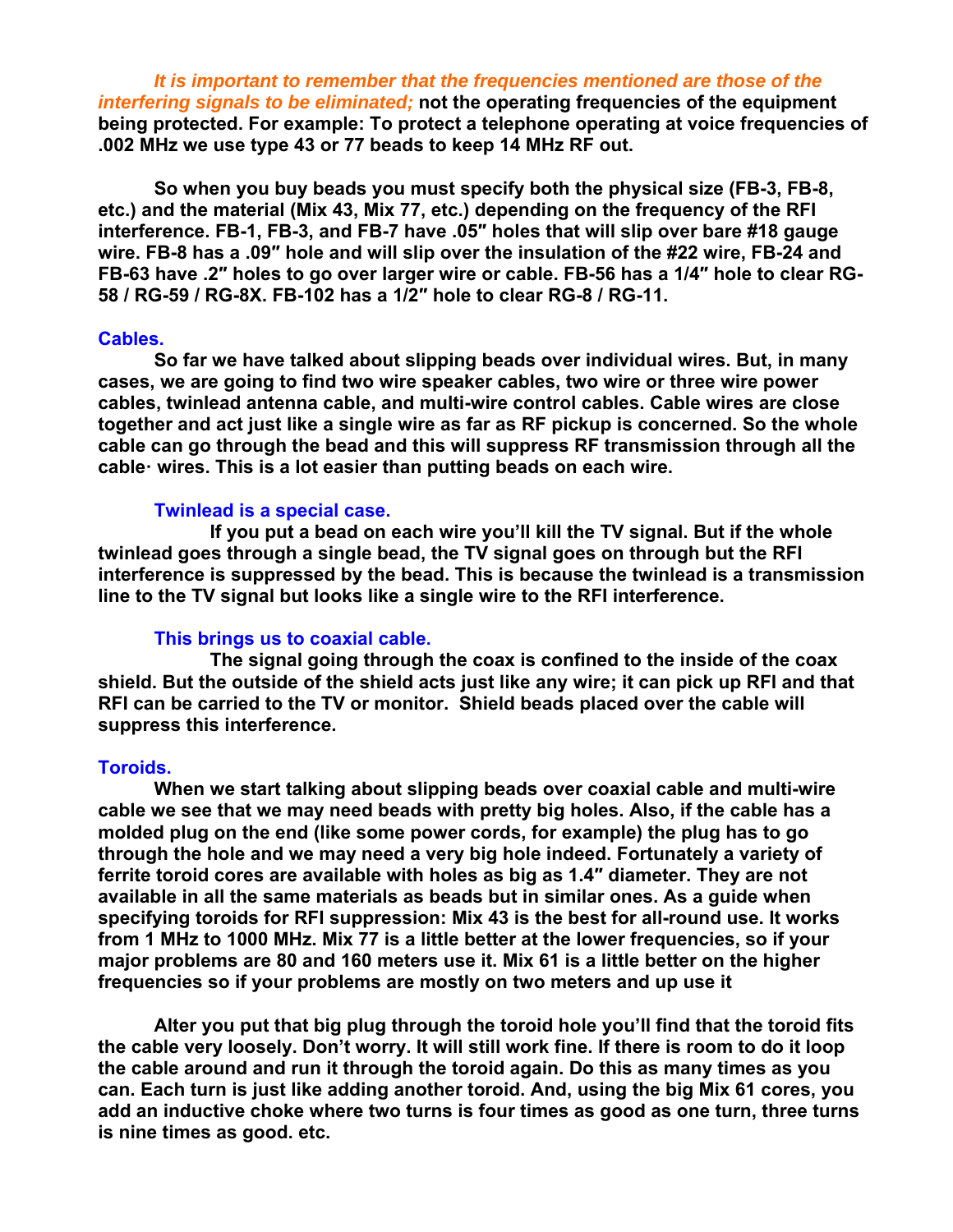





**Filter** 

 **This is a way to solve the problem of putting beads or toroids over cables that have big plugs on the end. They are beads that have been cut in half. You put the two halves over the cable and close the cover to hold them together. The mating edges are polished smooth so the two halves mate very closely. They are available with center holes of 1/4″, 1/2″, 6/10″ and 3/4″ diameter.** 

 **It is important that the two halves of the split beads fit exactly together. So the 1/4″ hole beads cannot be used for cables larger than 1/4″. It does not matter if the cable is smaller than the hole.** 

 **Most split beads are of 43 material which is the best overall for 1 MHz - 1000 MHz. FSB-3/4 is of 44 material which favors 10 MHz - 1000 MHz.** 

 **Telephone Interference. The standard telephone is highly susceptible to RFI. The telephone wiring in the house and outside on poles make a large receiving antenna, and in the telephone instrument are voltage-variable resistors that act like detector diodes so nearby radio stations are clearly heard. The solution is to keep RFI out of the telephone by putting ferrite beads on the telephone cable as it enters the instrument. The plug of modular telephones will go through F-82 toroids. Unplug the wire from the telephone, put it through the hole of the toroid (three or four times if there is room) and plug it back into the telephone. Or use a split bead.** 

#### **Burglar Alarms.**

 **These are much like telephones in that they have extensive wiring throughout the building that acts like an antenna to pick up RFI. The solution is the same: Use beads or toroids on the wire entering the electronics box to keep RF out. It also may be necessary to put beads on the 120-VAC power cord.** 

#### **TV Sets.**

 **Put a bead or toroid on the power cord as it enters the set. Toroids or split beads on the antenna cable also may be needed.** 

#### **VCR's.**

 **The VCR is a real RFI problem. Ferrite beads on all wires entering the VCR can eliminate RFI from most amateur bands. But on 80 meters even this doesn't always work. It may be necessary to shield the VCR housing to completely eliminate RFI.**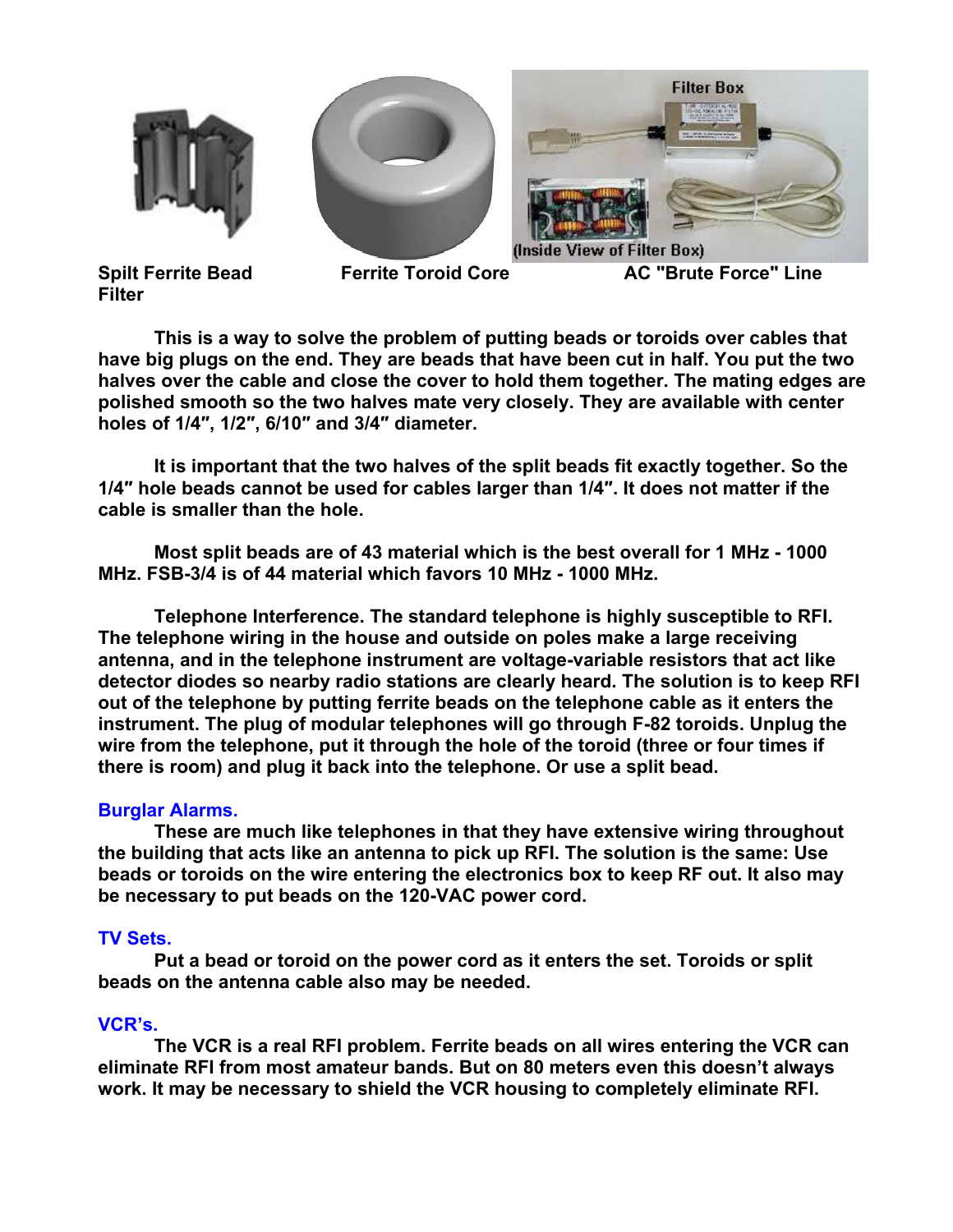#### **Stereo.**

 **Long speaker wires can act like an antenna to pick up RFI and feed it into the output of the amplifier. The amplifier's feedback circuit allows the RFI to reach the input where it is rectified, amplified and then heard in the speaker. The solution is to use beads on the speaker wires just as they leave the amplifier. RFI can enter the stereo system through the power cord. Use a split bead or a toroid on the cord just as it enters the stereo.** 

 **We have been talking about keeping RFI out of equipment You can also use beads and toroids to keep RFI in. That fish tank heater that makes all that racket on 80 meters is using its power cord and the house power wiring to radiate interference. A bead or toroid on the power cord right at the heater can keep the noise from entering the wiring. Computer power cords and connecting cables can be treated in the same manner. Sometimes RFI comes out of a transceiver's power cable. A toroid can stop it. Or RF flows on the outside of the antenna cable, going right around your lowpass filter. Again, toroids to the rescue.** 

#### **Computers.**

 **Computers are a part of most modern amateur radio stations. Usually they are directly connected to the transceiver for RTTY, packet and other digital modes. They also are used for contest scorekeeping and other uses. Computers generate RFI because they use digital waveforms in the high frequency band that have high harmonic content. They can cause interference throughout the shortwave band and even into VHF.** 

 **Some of the interference is radiated from the circuit boards but the most common source is interference conducted out of the computer on the many cables that connect it to it's monitor, its keyboard, its printer, and the radio or its data controller interface.** 

 **To get rid of the interference, it is helpful to try to find which cable it's coming out of. Start by tuning in the interference and writing down the "S″ meter reading. Then disconnect, one at a time, the devices connected to the computer and as you do so note any change In "S" meter level. Disconnect the printer, the modem, the keyboard, the mouse, the monitor, the data controller, and anything else connected to the computer. Hopefully this procedure will give a good clue as to where the problem lies.** 

 **If you isolate the major problem to one external device, place toroid cores or split beads over the lead from the computer. Do this right at the exit point from the computer. Also, if the affected device is itself an active generator, a monitor for example, put beads right where the leads come out of it. Watch the "S″ meter for any change, this tells you if you are getting somewhere. Also, if the device has a power cord or a telephone cord put beads on them. Always remember that telephone and power wires can conduct interference outside your residence and near your antenna.** 

 **Split beads usually are the best for computer RFI. The cables have big connectors that won't go through a reasonable size toroid. Removing the connectors to slip on a toroid and then rewiring the connector is a lot of work and you might make a rewiring mistake and get into real trouble. Split beads are great! And they are**